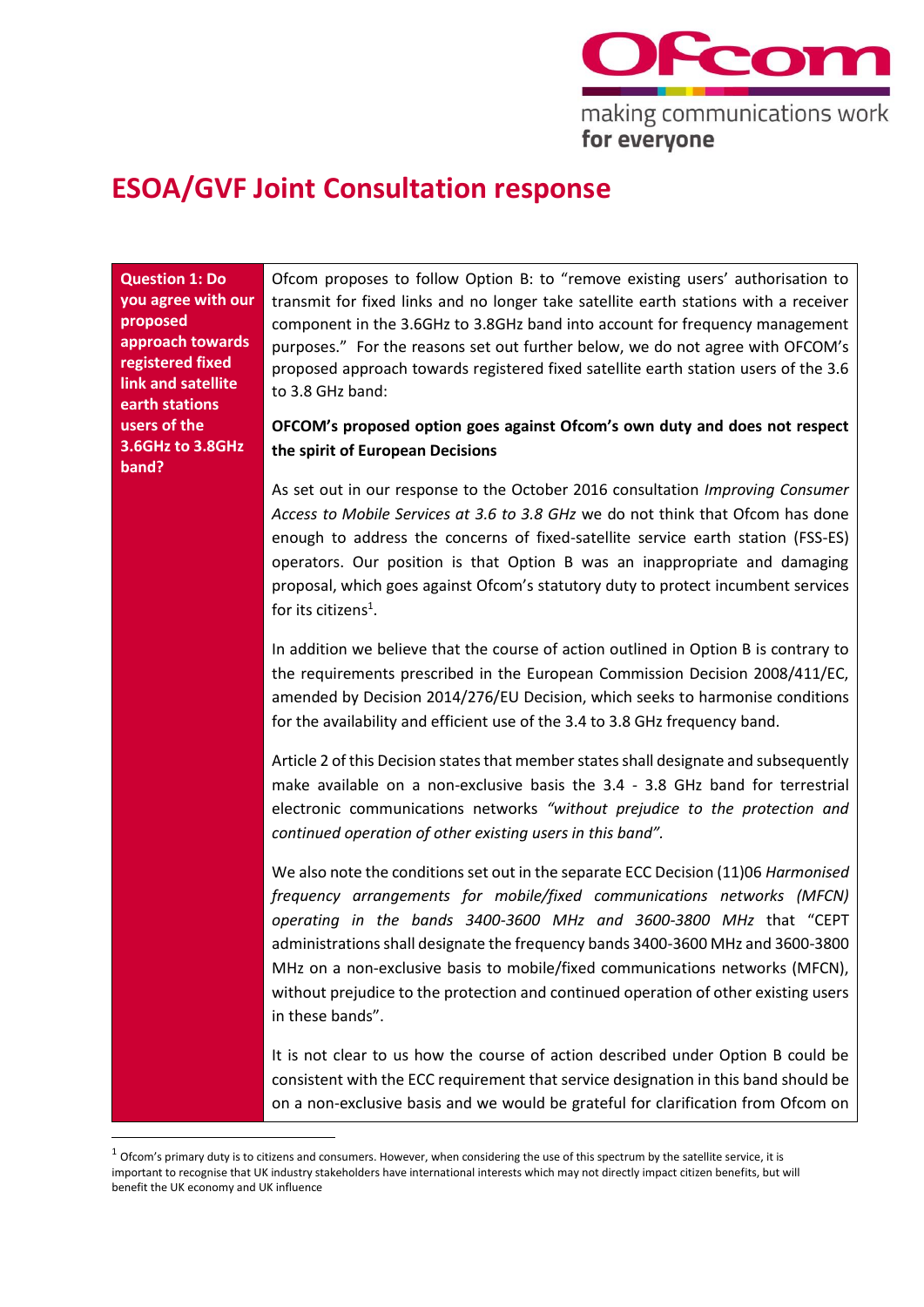this point. For example, does Ofcom envisage that spectrum made available for terrestrial service in this band will be licensed on an exclusive basis for 5G?

It is our strong contention that the proposed approach towards registered fixed link and satellite earth stations users of the 3.6-3.8 GHz band is incompatible with the requirements stipulated by both the European Commission and the CEPT Electronic Communications Committee, and is therefore an unsatisfactory way to proceed.

#### **Facilitating future coexistence for satellite earth stations**

Satellite earth stations are deployed in a variety of locations across the UK, and it is important that Ofcom takes this into account; it is one thing to arrange protection for an earth station situated in a well-shielded rural area, where demand for mobile broadband is limited, and quite a different proposition to mandate protection for an earth station in or near to urban areas. The two options set out by Ofcom are possibilities, but are blunt instruments, the optimal approach almost certainly lies somewhere in the middle.

For example FSS-ES and FS terrestrial links in sub-urban or rural areas would be afforded protection, while incumbents in cities and urban areas would have their protection assessed on a case by case basis. If it was determined that protection would be withdrawn then a suitable notice period – to be determined with incumbents - be applied in order to give ample time for a transition with minimal disruption to services. For incumbents classified as sub-urban and rural, exclusion/coordination zones would be put in place around the sites, which new mobile licensees would be required to respect. The mobile licensee could negotiate with the operators of rural earth stations to modify these zones as necessary.

Whilst we recognise this approach would leave a dilemma for Ofcom in specifying which sites fall into which category, it is consistent with Ofcom's own statement in Paragraph 1.23:

*"To facilitate continued operation of satellite services in the band where possible, we will explore applying localised restrictions in future mobile licences, where these would not have a material impact on mobile deployment. Such conditions would place technical restrictions on a mobile network operator deploying base stations in the immediate vicinity of satellite earth station sites. In general, we would expect these arrangements to apply to relatively small areas. However, we will consider larger areas if these would not have a material impact on mobile deployment."*

We therefore urge Ofcom to put this approach into full effect, allowing deployment of mobile systems without restriction in those areas where demand is apparently strongest but making sure to protect incumbent earth station installations.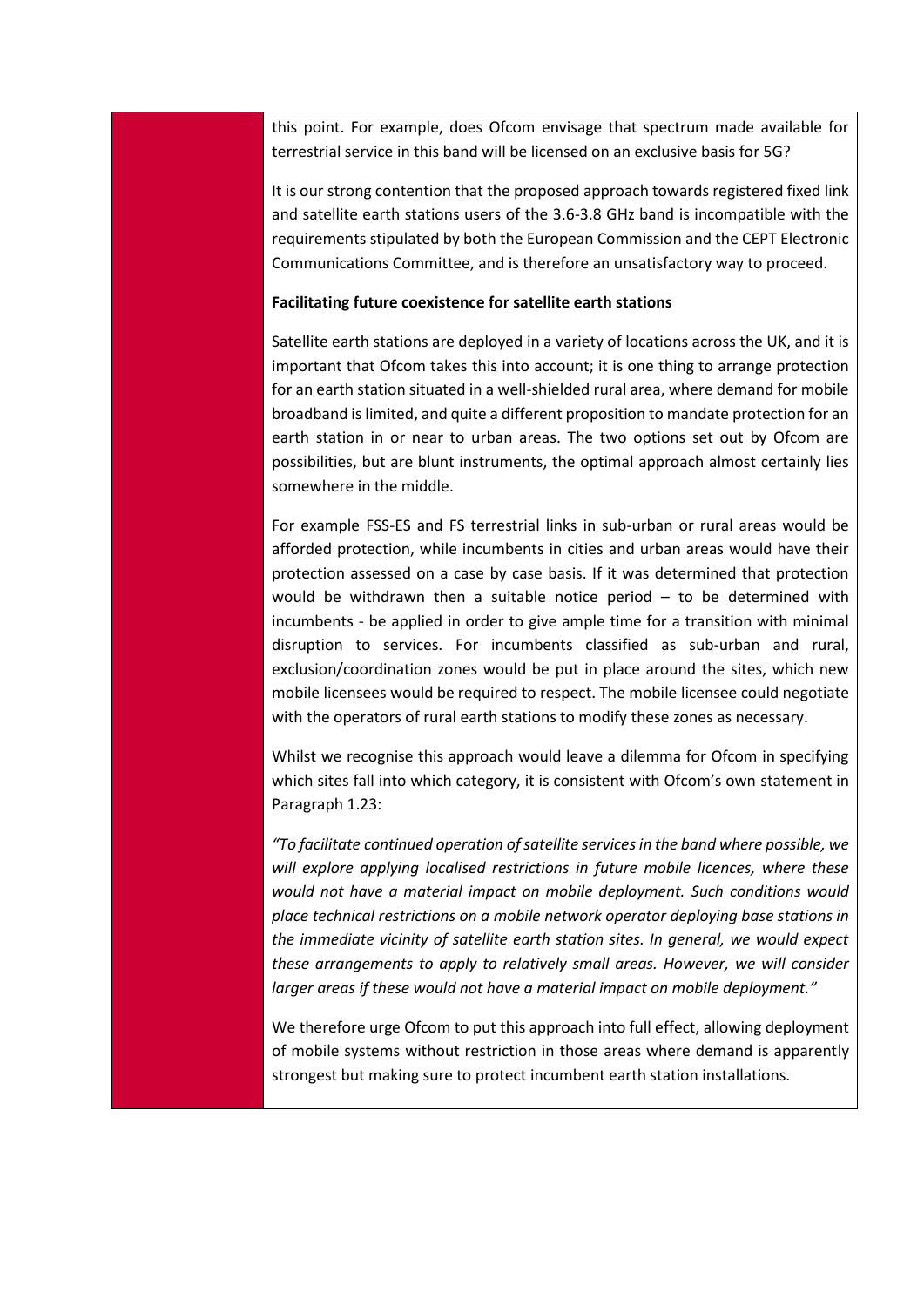**Ofcom's proposal for option B, and proposed approach w.r.t. satellite earth stations takes away important operational certainty for the satellite earth station operator.**

Ofcom proposes to no longer take into account *registered* satellite earth stations with a receive component in the 3.6 - 3.8 GHz band, and refers to the *net* benefit for citizens and consumers. In Ofcom's proposed approach there is also benefit for the terrestrial mobile operator and equipment provider. However, there is *no* benefit for the incumbent users of the spectrum. Ofcom proposes an "appropriate" notice period, and from Section 8.8 it appears that by 1 June 2020 satellite earth station operators would need to have made the necessary adjustments to their operations to avoid receiving interference. We also note Ofcom's assumption that "most, if not all the benefits currently delivered by services in this band could continue to be achieved using alternative frequencies and technologies".

We believe such a notice period is too short, and reiterate our earlier comments that, in fact, reconfiguring receive earth stations in this band is in practice not possible in many cases for the following reasons:

- Migration to upper parts of the C-band downlink spectrum would require existing satellite service providers to revisit long-term commercial arrangements with space station operators;
- Migration to other parts of the C-band could require extensive renegotiation between service providers and satellite operators;
- Earth station operators currently using these frequencies have limited scope to transition to the upper part of the C-band spectrum, as this band is already extensively used for satellite services;
- No guarantee that this time-consuming and costly process will identify alternative C-band spare capacity, which may result in lapses in or full termination of services to customers in UK and beyond;
- "Equivalent" capacity is not necessarily available in higher bands, as satellites can have different configuration in lower bands (e.g. Hemi beams) than in higher band (e.g. Global beams). As such customers would not get same "throughput" or coverage, and might need additional bandwidth or higher antenna to compensate. Further, Inter-satellite coordination might lead to different operational constraints be applicable in different bands;
- "Equivalent" capacity might only be available on a different satellite. This could mean different coverage (due to a different orbital position), and this might mean that certain remote stations fall outside of the new coverage. Further, repointing of all remote stations would be required. These changes can take a long time to complete and are very expensive as customer would require "dual illumination", and are often located in locations that are difficult to reach (e.g. in central African regions);
- Changing the downlink frequency of a UK earth station means changing the uplink frequency of all remote stations. Many networks services from the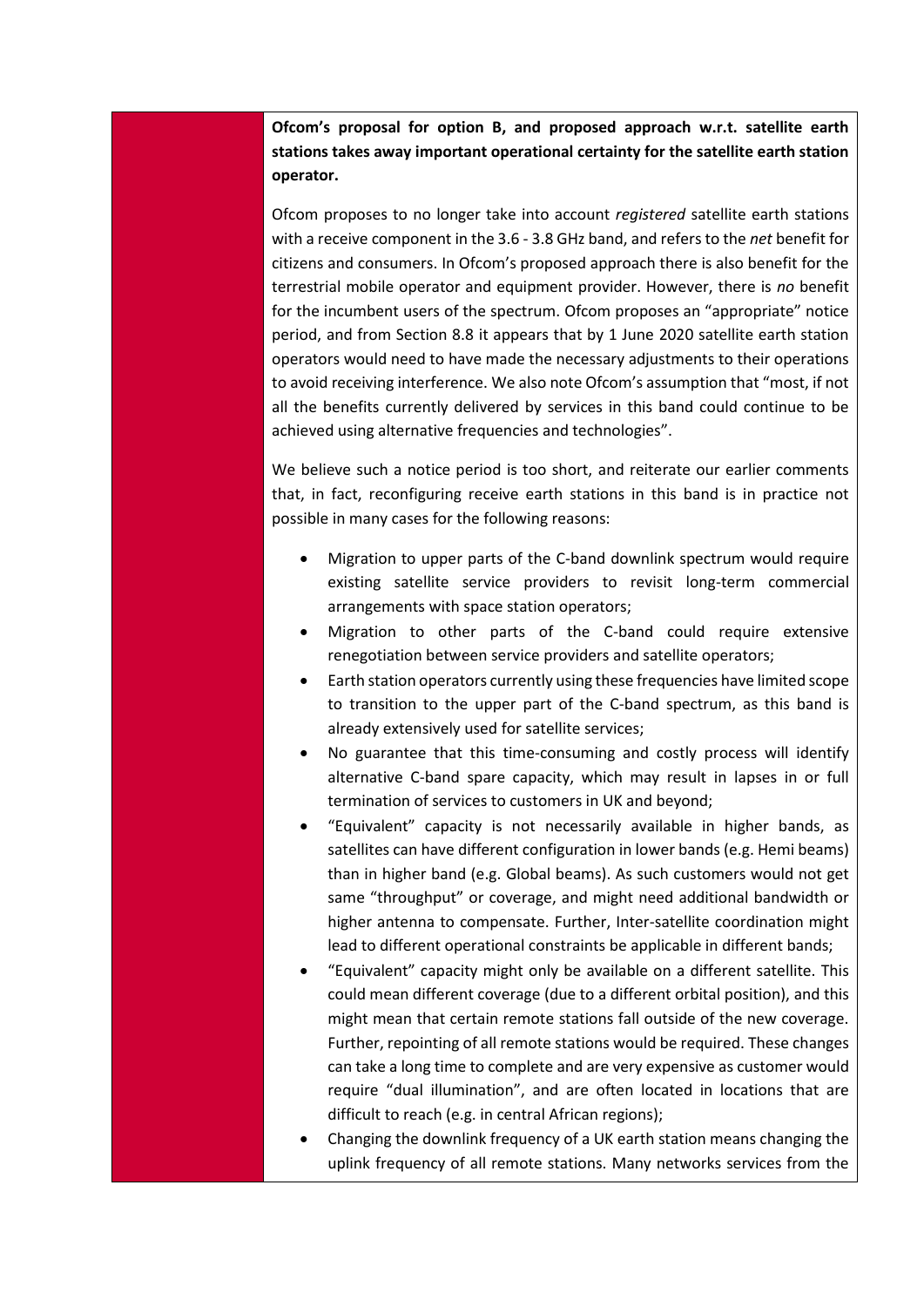UK are hub to (many) remotes. A single frequency change in the UK means a frequency change at (very) remote sites in Africa or anywhere else in the coverage. These changes can take a long time to complete and are very expensive as customer would require "dual illumination".

Ofcom indicates "*that there may be a very small number of satellites accessed by registered stakeholders in the UK which do not have a tracking beacon using frequencies above 3.8GHz This might result in some earth stations based in areas of high 3.6GHz to 3.8GHz mobile activity needing to adopt alternative tracking mechanisms for these satellites.*"

Adapting to alternative tracking mechanisms might require entirely new equipment and way of operation. Before impacting earth stations that rely on beacon tracking, Ofcom should ensure that there is sufficient time for these upgrades to be put into place, and that proper compensation is arranged for.

## **Ofcom's proposal to allow full roll out of mobile 5G services in the 3.6 - 3.8 GHz band does not address any concerns with respect to the impact to earth stations operating in the 3.8 - 4.2 GHz band**

High-power terrestrial IMT / 5G transmissions anywhere in the C-band downlink could cause interference to satellite operations because they can overwhelm the ability of the earth station to receive low-power satellite transmissions anywhere in the band, cause intermodulation effects, and create other interference issues. The impact of interference can be effectively addressed through interference mitigation measures, such as filtering, RF screening, and imposition of power limits on base stations around receive earth station sites. There are implementation costs for earth station operators (e.g., costs of upgraded equipment, labour and downtime) and ongoing performance impacts (e.g., installation of a filter to shield the 3.6-3.8 GHz band would reduce performance across the entire C-band receive spectrum) that must be addressed. Ofcom should apply appropriate licensing constraints on mobile operators to ensure that their operations are compatible with earth station operations above 3.8 GHz.

In addition, C-band satellite systems are generally designed with fixed frequency pairings, meaning that they cannot transmit on certain C-band uplink frequencies if the signals cannot be received in the paired C-band downlink frequencies. Thus, terrestrial IMT transmissions in the 3.6-3.8 GHz downlink band could potentially preclude use of the paired C-band uplink. Similarly, even if a gateway earth station in the UK does not receive communications traffic in the extended C-band, it must still monitor transmissions in the band sent to remote terminals outside of the UK. The inability for gateways to access the extended C-band in the UK would effectively preclude them from monitoring and diagnosing communications traffic issues. This would have an immediate impact on service provider's day-to-day operations and will make it difficult to effectively provide commercial services in this band throughout the region. Any disruption to the C-band services will have a severe impact for countries relying on satellite services for their communication needs,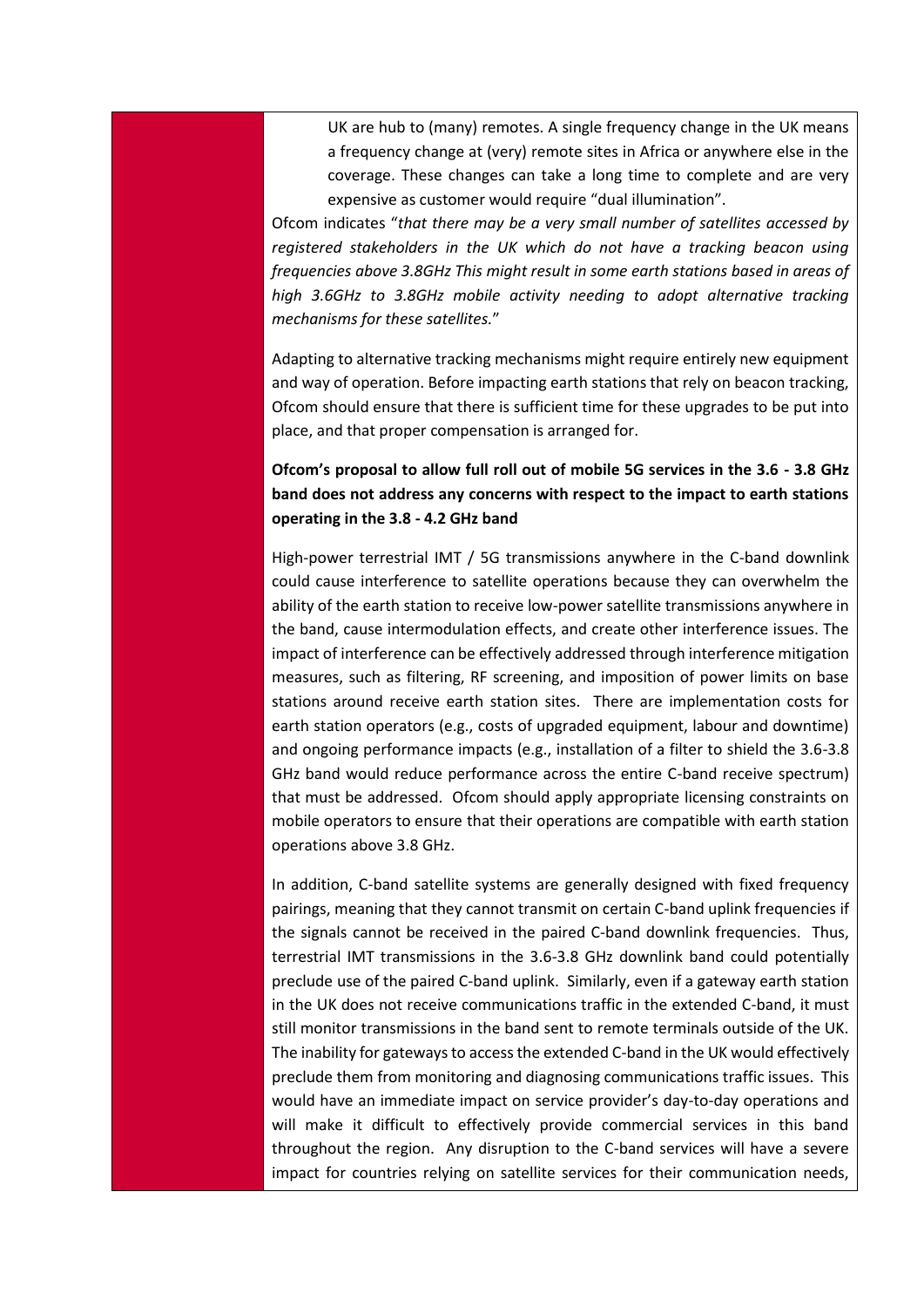noting that some of Intelsat/SES service providers (e.g. Vodafone, BBC, BT, etc.) agree that any decision limiting FSS access to the extended C-band will have effects in the UK and beyond. Ofcom should consider these significant additional impacts in its decision-making.

#### **Ofcom's proposed licensing changes raise further questions**

With regard to licensing, we note Ofcom's commitment to "write to licensees and grant holders in the band setting out details of how, under option B, we would propose to implement our proposals by (i) varying existing authorisations for satellite earth stations operating under PES licences and grants of RSA for ROES and (ii) revoking licences for fixed links".

Noting our above concerns about the difficulty of relocating a receive earth station signal from one frequency to another due to already implemented design specification of a network, we seek clarification from Ofcom on how the actions outlined under Option B can be reconciled with current FSS licensing policy provision in Ofcom. Specifically, we request information from Ofcom on the following points:

- i) will additional grandfathered GES sites be allowed to renew existing licensing? and
- ii) can licensees deploy further antennas within the grandfathered GES site?
- iii) what compensation is Ofcom planning to introduce for existing users of this band who suffer financial loss as a result of the course of action described in Option  $B^2$ ?

We said in our statement in response to the October 2016 consultation that Ofcom should endeavour to allow all existing services in the 3.6 - 3.8 GHz band to continue providing service and existing services should be grandfathered and protected. Ofcom has not addressed this in the consultation document. We ask Ofcom to consider taking steps to ameliorate our concerns before proceeding any further.

**Ofcom's statements concerning the 3.8 - 4.2 GHz band do not provide for an explicit recognition that this band will not be subject of future measures, creating further uncertainty for FSS earth station operators**

We are wary about the precedent being created by the course of action outlined under Option B, and its potential impact on frequencies at the upper end of the Cband (3.8 to 4.2 GHz) which are more extensively used by satellite services. We are also particularly concerned about the potential opening of this band to geographical sharing, which Ofcom has suggested in previous consultations and statements. ESOA and GVF are opposed to the introduction of new mobile systems in the band 3.8 - 4.2 GHz for a number of reasons. First, as Ofcom recognises, the 3.8 - 4.2 GHz band is likely to be used to accommodate some migration from 3.4 - 3.8 GHz, where possible. This will result in an increase in demand for FSS spectrum in the 3.8 – 4.2 GHz band. Second, this creates precedent and sends a bad signal to other countries.

**.** 

<sup>&</sup>lt;sup>2</sup> Such loses are being quantified through bitrate discussion with teleport operators and services providers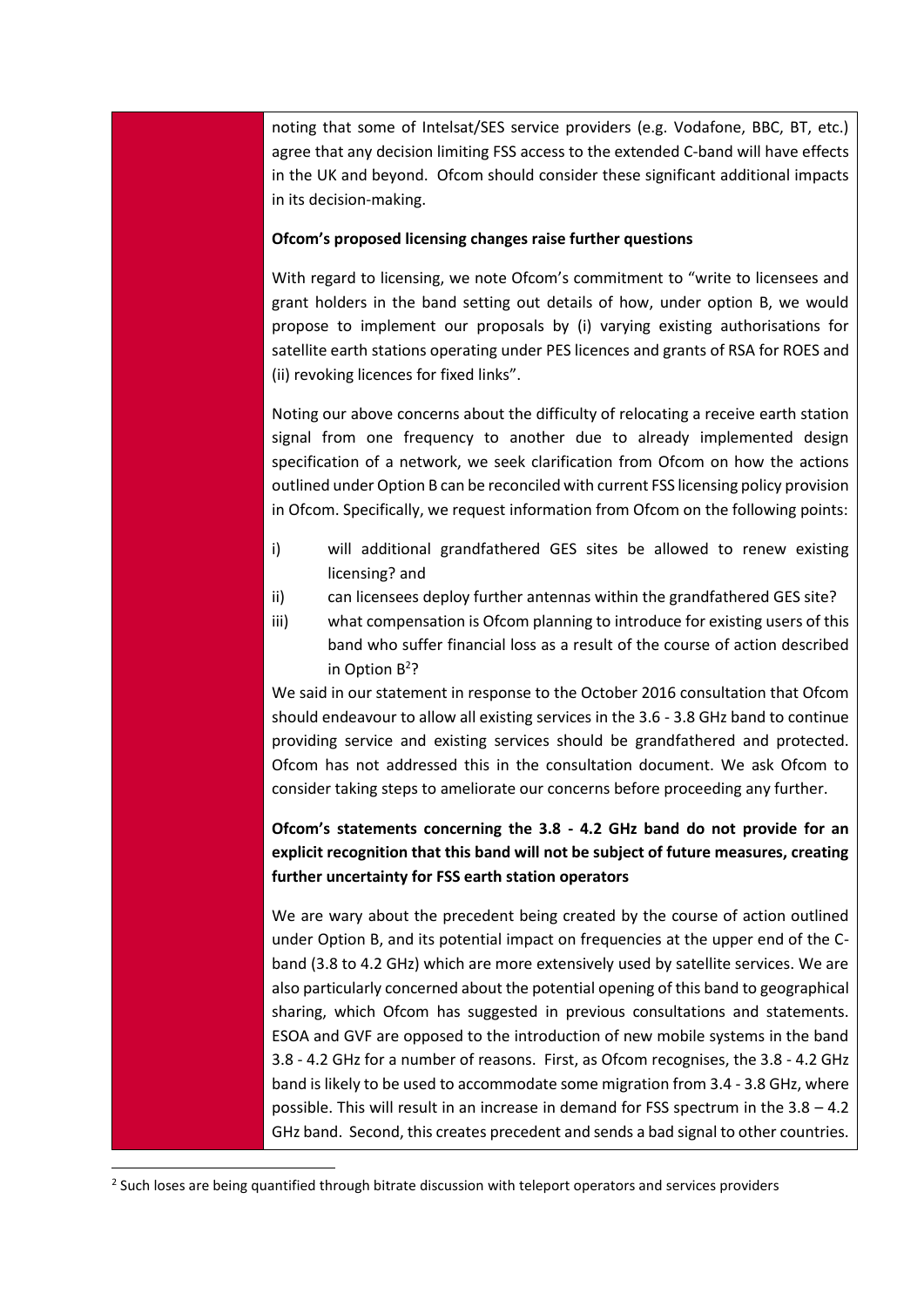Third, such a sharing would severely constrain any further development of satellite operations in the band.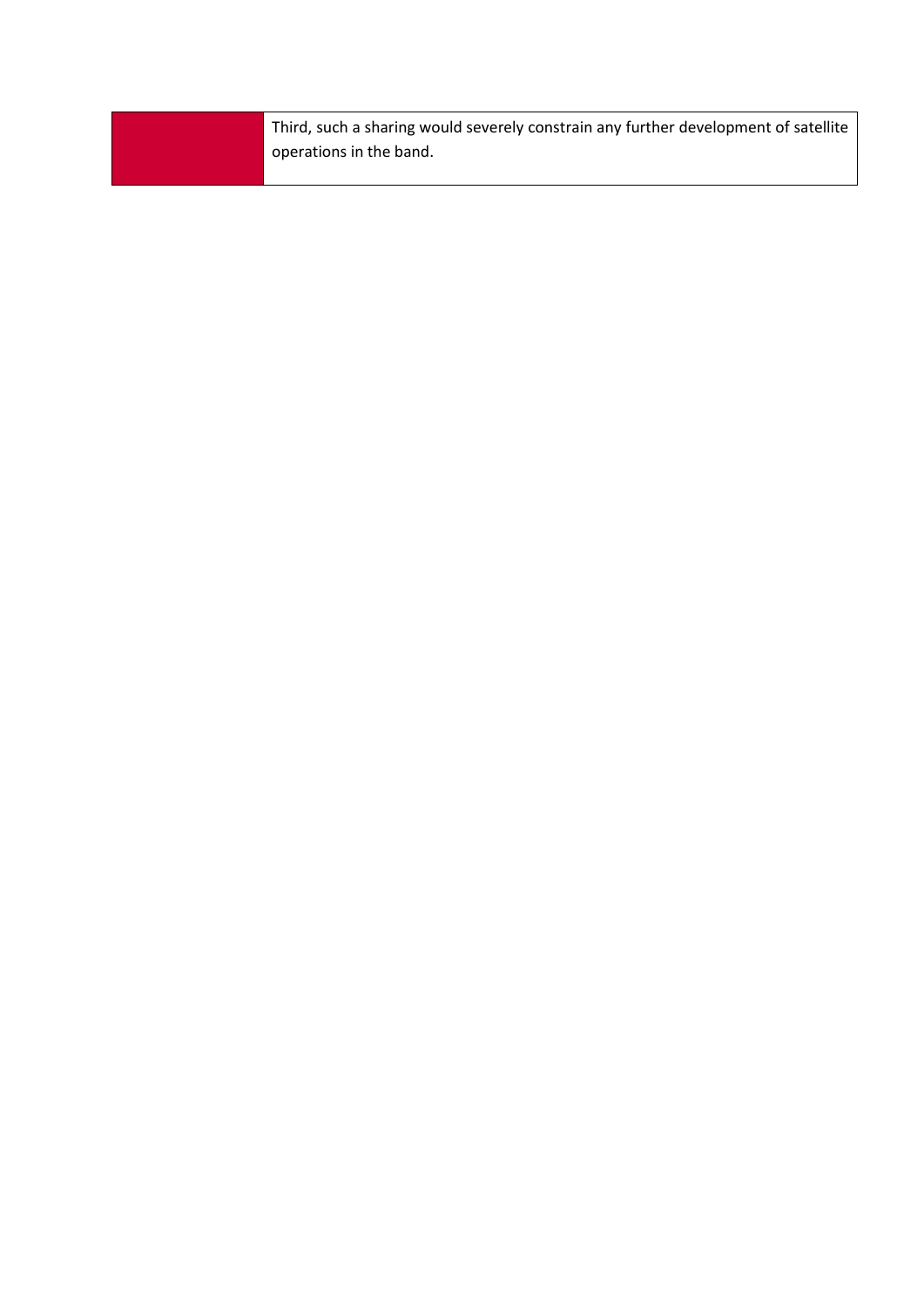**Question 2: Do you have any comments on our assessment of the likely costs and benefits of our proposed approach?**

For the reasons set out below, we believe that there are strong arguments for compensation of the costs that earth station operations have to incur, as they might need to make additional investment, or lose revenue.

#### **Migration to other parts of C-band is costly, or simply not possible**

Migration to other parts of the C-band downlink spectrum also would require existing satellite service providers to revisit long-term commercial arrangements with space station operators. Generally, a teleport earth station operator enters into a long-term lease agreement with a satellite operator to utilize fixed bandwidth frequency channels on the satellite. Rarely does an earth station have unfettered access to the entire uplink or downlink band, but rather it is permitted to use certain frequencies or transponders for the provisioning of services, which must be coordinated on a regional basis, given the large footprint of C-band downlink signals. Migration to other parts of the C-band could require extensive renegotiation between service providers and satellite operators. Furthermore there is no guarantee that this timeconsuming and costly process will identify alternative C-band capacity, which may result in lapses in or full termination of services to customers.

# **Studies attempting to quantify the economic value of making C-band available for terrestrial mobile services tend to be based on methodological flaws, which result in significantly exaggerated economic benefits.**

The most common flaws in the economic analysis presented by the mobile community are as follows: i) they tend to underestimate the impact on existing Cband users and the stakeholders they serve, ii) economic benefits are exaggerated by basing calculations on 2.6 GHz auctions – a band with very different characteristics – as a benchmark to value C-band spectrum; and iii) efficiency gains derived from the use of alternative access technologies to provide capacity are often underplayed or ignored.

ESOA and GVF note that there have been recent attempts to establish a mobile business in the 3.4 - 3.8 GHz band, but in the majority of cases these have not been successful and in a smaller number of cases licenses have been returned to the regulators. Even though the 3.4 - 3.8 GHz band has now been labelled as a mobile IMT "5G" band, there is still a great deal of uncertainty as to the technical parameters of this technology and the viability of business models developed around it.

As noted above, however, the introduction of terrestrial 5G IMT service in the extended C-band would create significant transition and relocation costs for FSS service providers, as well as affecting existing long-term commercial agreements with satellite operators and customers. These financial burdens should not be borne solely by the incumbent satellite service providers. Rather, regulatory measures should be adopted by Ofcom to ensure that any new terrestrial IMT operators in the band fully compensate incumbent licensees for their relocation costs.